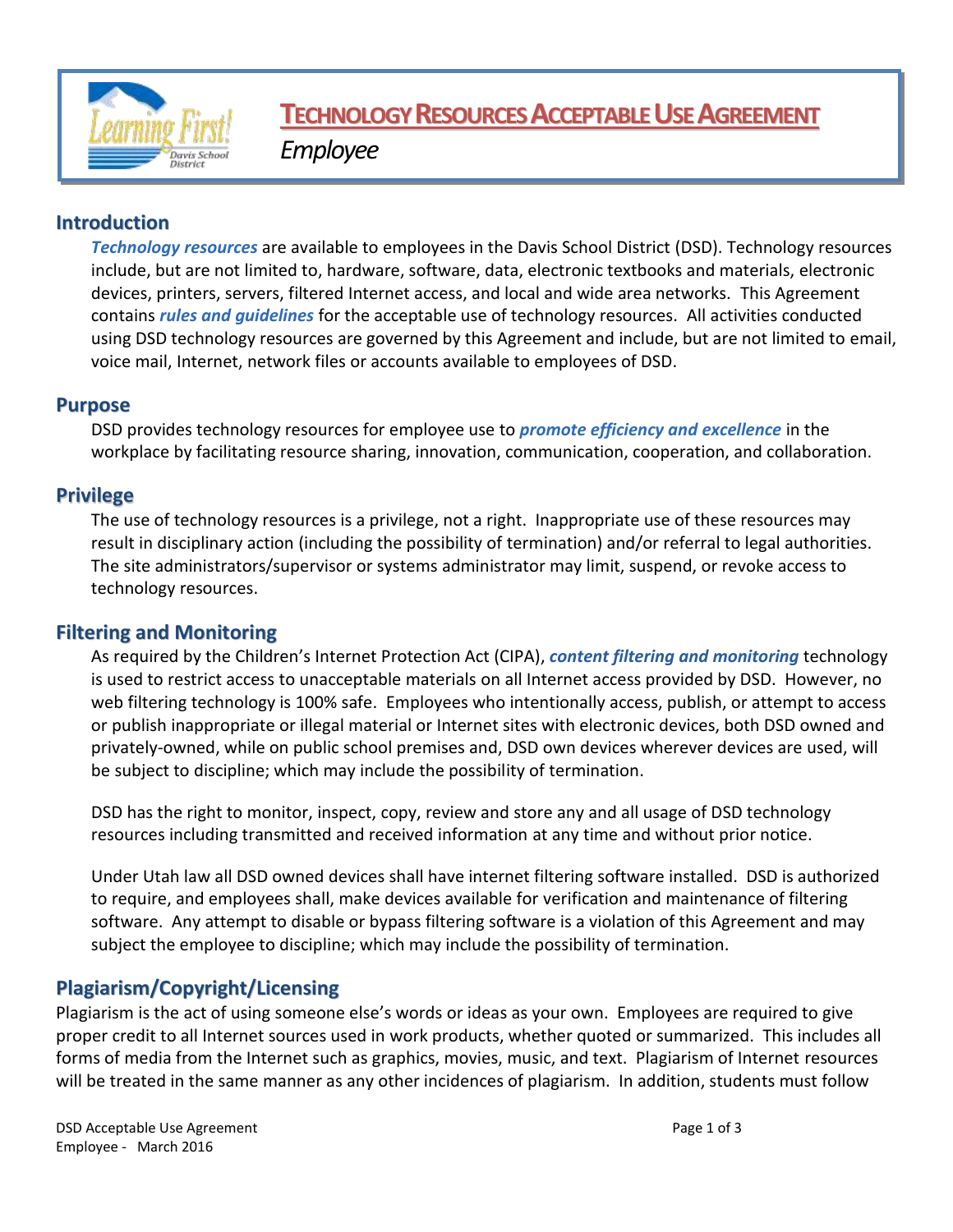copyright laws regarding software, authorship, and copying information.

## **Code of Conduct**

When using DSD technology resources, *employees have the responsibility* to assure all shared information meets the standards set forth in DSD rules, regulations, and policies. These rules include, but are not limited to:

*Be polite and respectful.* Never send, or encourage others to send abusive messages.

*Use appropriate language and graphics.* Don't access, transmit, copy, or create material or messages that are threatening, rude, discriminatory, or meant to harass or cyber-bully. Swearing, vulgarities, suggestive, obscene, belligerent, or abusive language of any kind is not acceptable.

*Use resources for appropriate educational, business, and research purposes.* Illegal or inappropriate activities, or transmission or intentional receipt of any inappropriate material in violation of law or DSD policy is prohibited.

*"Inappropriate material"* includes, but is not limited to: design or detailed information pertaining to explosive devices, criminal activities or terrorist acts; harassment; pornography; gambling; illegal solicitation; stolen materials; political lobbying; commercial activities including product advertisement; political lobbying; illegal copies of copyrighted work; spam, chain letters, or other mass unsolicited mailings.

## **Security**

*Use only assigned accounts.* Assigned accounts must be used in support of education, business, and research and/or within the education, professional or personal employment goals, roles, responsibilities and objectives of DSD. Do not use another individual's account or log onto the system as the systems administrator. *Protect passwords.* Never view, use, or copy other's passwords or share your passwords with others. *No "hacking" or vandalism.* Don't access, modify, delete, destroy, or damage data, networks, or other resources or property that does not belong to you without clear permission of the owner. This also includes, but is not limited to: abusive overloading of data on the server, use of the network in any way that would disrupt network use by others; or the uploading, downloading or creation of computer viruses.

## **Privacy and Safety**

*Don't distribute or post private information about yourself or others.* This includes home address, personal phone numbers, passwords, credit card numbers, student id, or social security number, etc.

When publishing on the Internet/Intranet using DSD technology resources, employees must abide by the approved Davis School District – Internet/Intranet Publishing Guidelines.

## **Report Violations**

Employees must report all security concerns, inappropriate activities, or misuse of DSD technology resources immediately to the principal, supervisor, or systems administrator. This includes the receipt of messages relating to or in support of illegal activities or that may be threatening or upsetting.